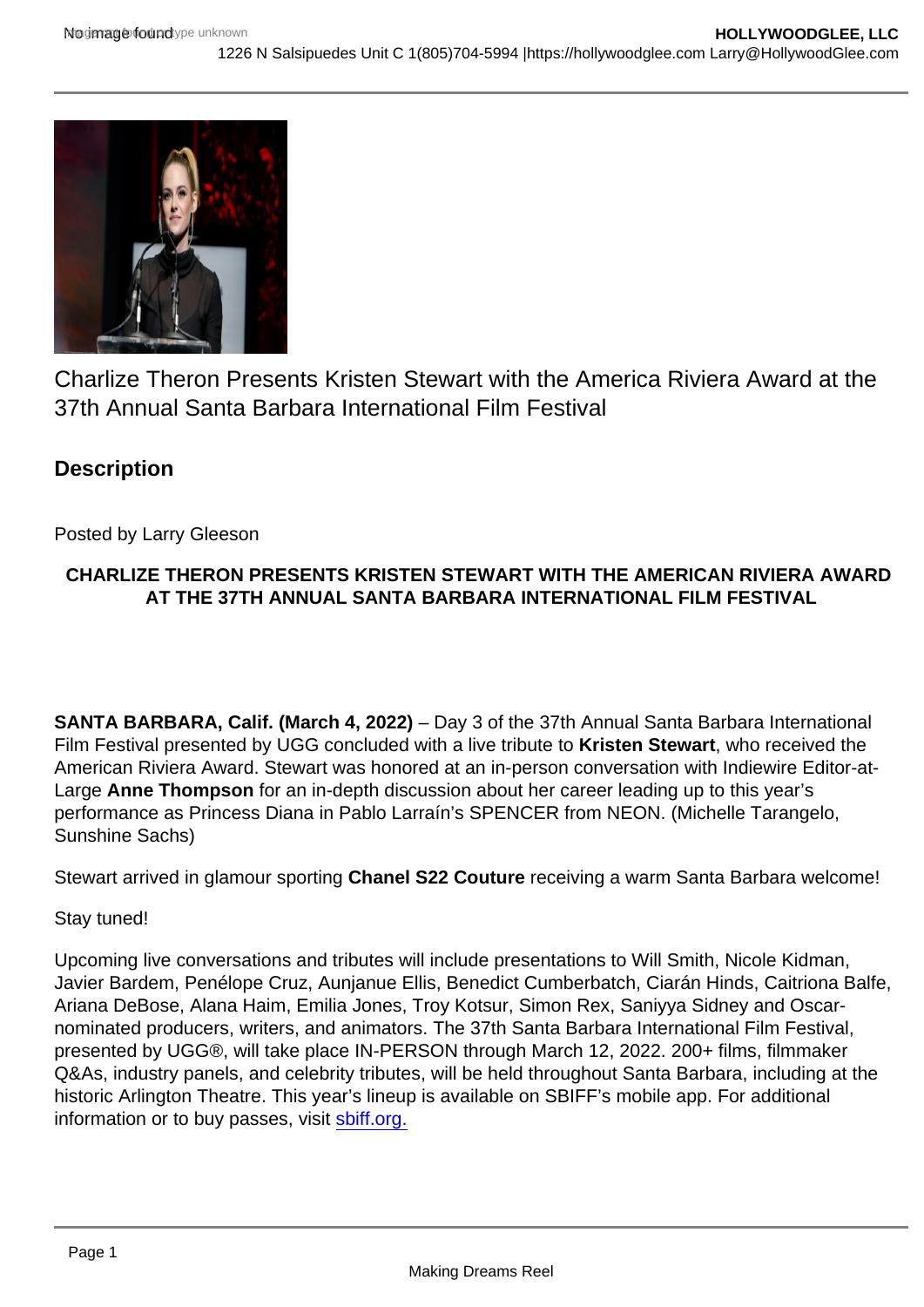About the Santa Barbara International Film Festival

The Santa Barbara International Film Festival (SBIFF) is a 501(c)(3) non-profit arts and educational organization dedicated to discovering and showcasing the best in independent and international cinema. Over the past 36 years, SBIFF has become one of the leading film festivals in the United States – attracting 100,000+ attendees and offering 11 days of 200+ films, tributes and symposiums, fulfilling their mission to engage, enrich, and inspire the Santa Barbara community through film. In 2016, SBIFF entered a new era with the acquisition of the historic and beloved Riviera Theatre. After a capital campaign and renovation, the theatre is now SBIFF's new state-of-the-art, year-round home, showing new international and independent films every day. In 2019, SBIFF opened its own Education Center in downtown Santa Barbara on State Street to serve as a home for its many educational programs and a place for creativity and learning.